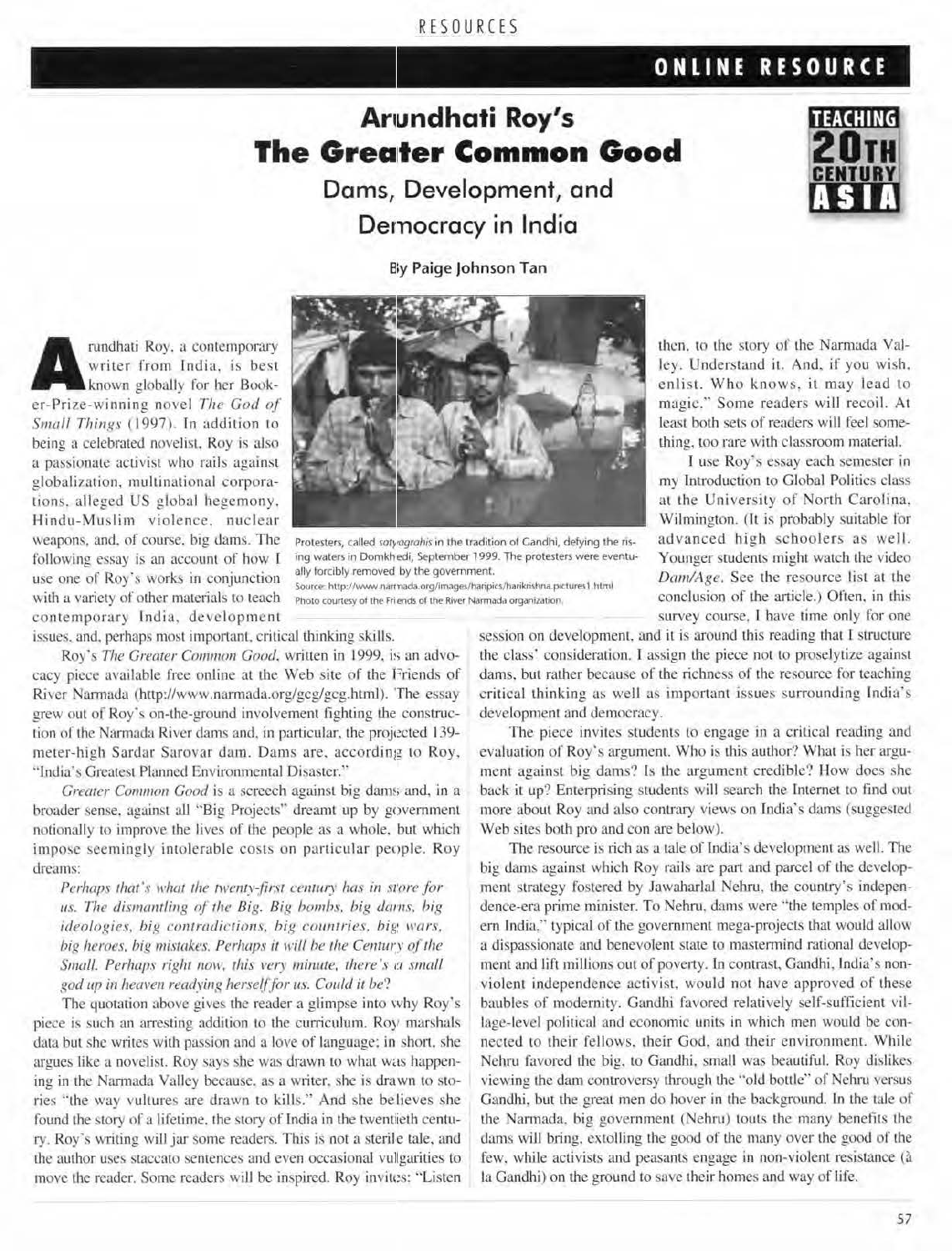### RESOURCES

## **ONLINE RESOURCE**

Beyond the Nehru/Gandhi debate, Roy's essay speaks to one of the core issues of development. Development always involves choices. Something will be lost and gained when development occurs (teachers can draw a comparison to a development issue in their own locality, the effects of Walmart stores. for example). Roy, who insists she is no "anti-development junkie" and aware of "the isolation, the inequity and the potential savagery of' village life. would likely argue that when we engage in development we should at least go in with our eyes open, aware of who will win and who will lose. what costs will be paid (and by whom), and for what benefits (and for whom). In the particular case of the Narmada. Roy argues the villagers lose everything while the beneficiaries are far away in the cities and in the government. ·'lmJia doesn·t live in her villages. India dies in her villages.<sup>\*</sup> Occupation of one of the dam sites by citizen groups,<br>in her villages.\*\* lower 2000

Roy also questions whether the dam will even deliver the benefits promised by the government. She details that, despite India's fasci-

nation with record keeping. iherc is no single figure of the number of people displaced by India's big dams. Using what numbers are available. Roy conjectures a figure of 33 million people displaced by lndia's big dam building since independence. And this is likely a con-



January 2Ct00. Source: http://www.narmada.org/images/JAN112000PICS/ women,jpg Photo courtesy of the Friends of the River Narmada organization.

servative figure, the real number probably 40 or 50 million. Thinking of that army of displuced people, the population of Spain or South Korea. Roy feels "like someone who's just stumbled on a mass grave."

In fact, Roy asserts the dams will cost more. deliver less. and displace more people than the government claims. ln the case of the Sardar Sarovar on the Narmada. the government has maintained it was building the dam to deliver water to thirsty villages, a noble cause. Roy is dubious, noting that the water would have "to negotiate its way past the ten sugar mills, the golf-courses, the five-star hotels, the water parks." the cash crops, and several big cities to get to the thirsty villages. She considers it unlikely the water will ever reach those thirsty villagers. To update Roy's piece. indeed the thirsty cities have taken their share (and the government of the state of Gujarat has claimed that as a success as well). The canal delivering water to the parched area of Kutch is sometimes bone dry.

The *Greater Common Good* highlights

the plight of those tens of thousands of people, many lower caste and from India's tribal groups. who will lose the most because of the Narmada dams. The government is only obligated to provide a cash compensation in the event of displacement by an infrastructure project like a dam. But many tribal peoples have no formal title to their lands, thus making collecting compensation nearly impossible. Even where title exists, residents are often inadequately compensated or relocated to hard-scrabble areas: some have died of starvation in their new homes. Frequently. whole communities are split up and sent to different relocation sites. There is a loss of culture, language, temples. archaeological record, and a once self-sufficient lifestyle. "The great majority is eventually absorbed into slums on the periphery of our great cities, where it coalesces into an immense pool of cheap construction labor (that builds more projects that displace more people)." Roy quotes a resident removed from the dam area: "Why didn't they just poison us? Then . . . the Government could have survived alone with its precious dam all to itself."

Embedded in the story of dams and development is also a story of India's democracy, notionally the largest in the world. Yet, on the ground in the Narmada Valley, residents would be hard-pressed to say they control their own destiny. In Roy's telling, the politicians and their allies in the bureaucracy. the dam-building induslry. the international aid community, and India's urban areas lord over the people of the valley. To Roy. projects like the dam take power away from the people and put it in the hands of a single authority who will decide who gets what water when, essentially the power of life and death. India's democracy, for Roy, is "the benevolent mask behind which a pestilence flourishes unchallenged."

"It's time." Roy says, "to puncture the myth about the inefficient, bumbling, corrupt, but ultimately genial, essentially democratic. Indian State. Carelessness cannot account for fifty



"MY LIFE IS MY MESSAGE"-40 panels (2' x 4') of photographs with captions on the life of Mahatma Gandhi.

"INDIA-THE PEOPLE AND THEIR LAND"-more than 100 color photographs taken over 40 years by Beatrice Pitney Lamb

"BEAUTY IN STONE"-Hindu, Buddhist, and Islamic architecture of India. color photographs by Beatrice Pitney Lamb.

Also-smaller portable exhibits jmailed via postal *ser*vice/. video *cassettes* {including biographical documentaries of Gandhi). and other resources available for loan.

Undergraduate.level CORRESPONDENCE COUR'SE on Gandhi (study materials from the GUJarat Vidyapith University in India founded in 1920).

### **THE GANDHI MEMORIAL CENTER**

P.O Box 9515 Washington, D.C. 20016 Phone: (30 I) 229-387 I Website: www.gandhimc.org Email: resources@gandhimc.org